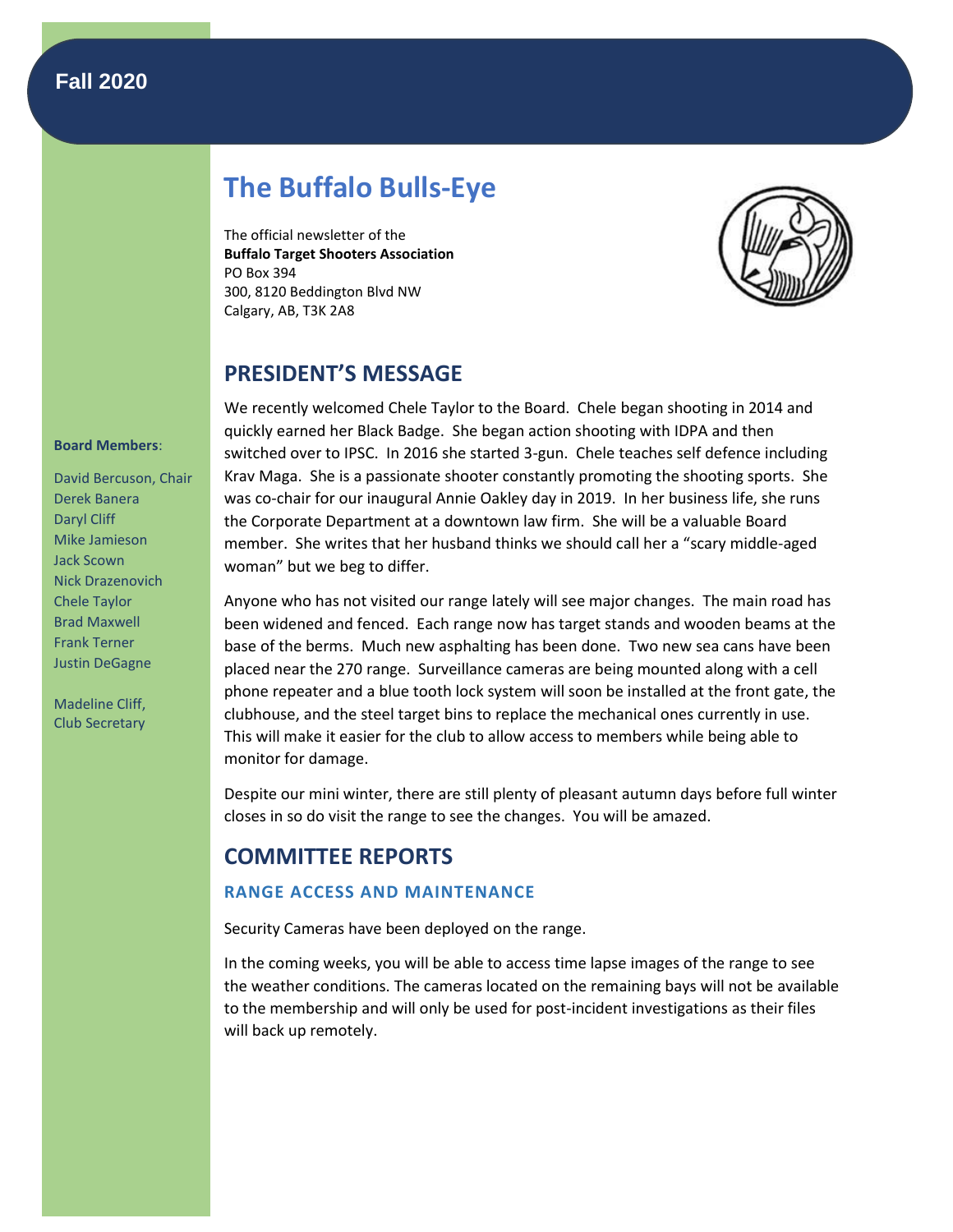A cellular booster and wi-fi network have also been deployed on the facility. This should allow for consistent phone calls while on site and provide Match Directors with the ability to connect the match tablets to the internet.

#### **MEMBERSHIP**

2021 Renewals will be increasing by \$25 per year for each membership level as the BTSA balances the needs of continued improvements as we make plans for the next 5-year developments.

New 2021 memberships will also include the \$100 one-time-only range improvement fee that was removed for 2020.

If you do not renew your membership by February 28<sup>th</sup>, you will not only have to reapply as a new member but will also have to pay the additional range-improvement fee.

Please don't delay.

## **COMPETITION AND PROGRAMS**

The board is seeking members who are interested in volunteering on committees that will be assembled and meeting via Zoom over the winter to prepare for the 2021 Shooting Season;

- Range Access conducting orientations
- Range Maintenance organizing work parties and repair parties
- Capital Improvements create 5- and 10-year development plans for the BTSA facility. This includes future range growth and improvement.
- •

Anyone interested in participating in these committees are encouraged to email [info@btsa.ca](mailto:info@btsa.ca)

### **SAFETY**

New signs have gone up on the 100m range to further reinforce the proper use of shotguns on that range.

Anyone caught with a shotgun beyond the clubhouse firing line (the deck) will be removed from the BTSA and the APRA. Their membership null and void.

## **UPCOMING EVENTS**

The 2020 AGM will take place in January 2021. We are currently weighing our ability to host this event via Zoom.